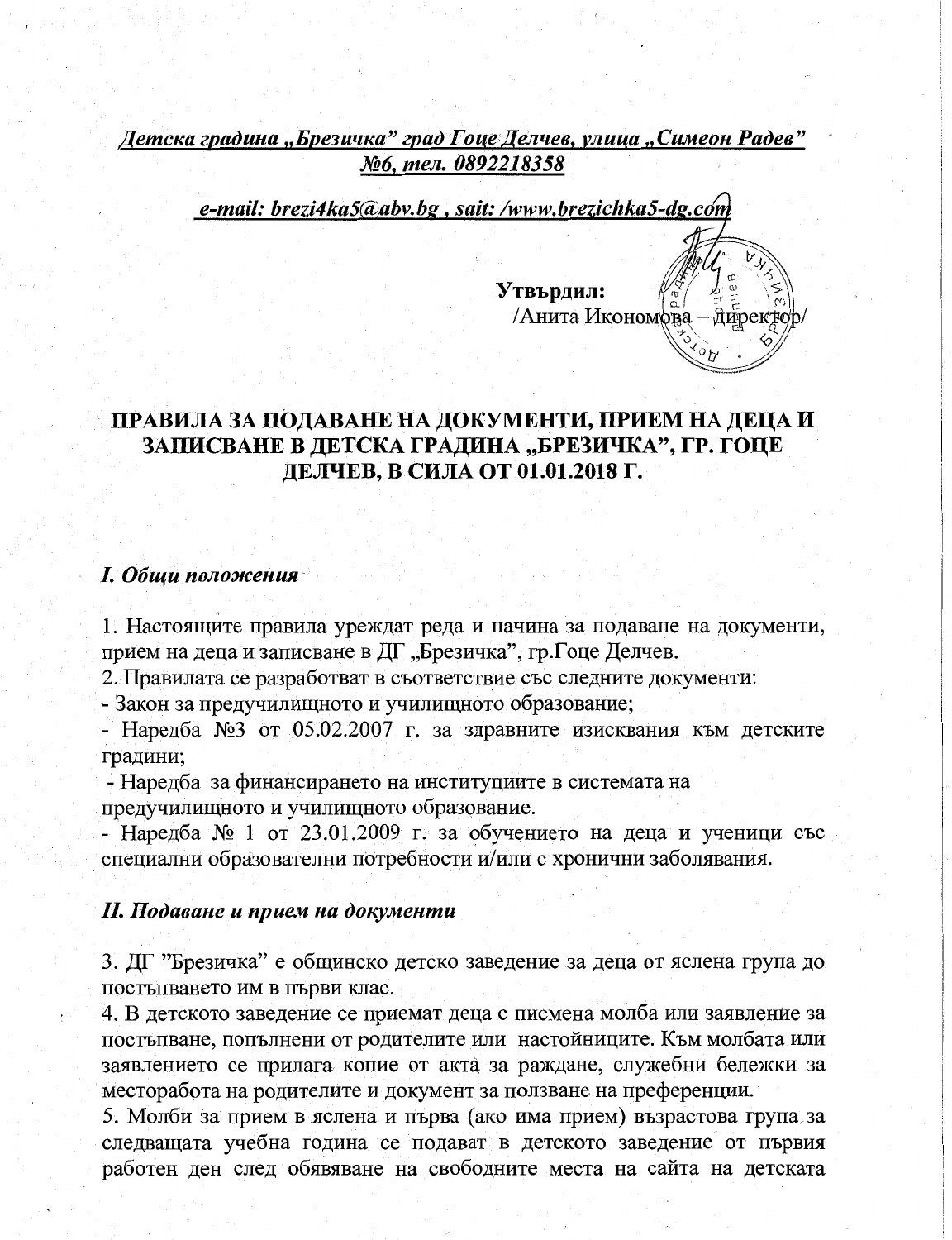градина до запълване на бройката. За всички останали възрастови групи заявления се подават през цялата година, ако има свободни места.

6. В молбата или заявлението задължително се изписват трите имена на детето, ЕГН, адрес/настоящ или постоянен/, телефон за връзка. При подаване на документите се представя оригинален акт за раждане на детето, като копие от същия се прилага към молбата или заявлението и се съхранява в детското заведение.

7. Родителите, които кандидатстват за прием на деца със специални образователни потребности или с хронични заболявания в детските градини са задължени при подаване на молбата си да представят всички документи, които се изискват по Наредба №1 от 23.01.2009 г. за обучението на деца със специални образователни потребности и/или хронични заболявания.

8. Приемът на документи се извършва от директора на детското заведение или от упълномощено със заповед от него лице. Издава се пореден входящ номер (вх. №) на заявлението, който се вписва във входящия дневник за прием на деца.

9. Обявяването на списъците с приетите деца за яслена и първа група става на видно място в детското заведение до 30.05.

10. В едноседмичен срок от обявяването на списъците, родителите на приетите деца писмено декларират записването на детето си. След изтичане на едноседмичния срок в случай, че не е постъпила писмена декларация се класират децата, които не са били класирани, по поредните входящи номера на молбата.

11. При неявяване в едномесечен срок от датата за прием и неподадена декларация за отлагане по семейни причини детето се заличава от списъците и мястото се попълва от резервите.

## **III.** Прием на деца

12. Децата в детското заведение се приемат при следния ред:

12.1. Деца, живеещи в района на детското заведение или на родители, работещи в района на детското заведение. При наличие на свободни места се приемат деца и от други райони.

12.2. С предимство се приемат:

- деца, чиито брат или сестра посещават вече детското заведение;

- деца, на които поне един от родителите или друг член на семейството е с инвалидност от 71% до 100%;

- трето и следващо дете на многодетни родители и деца-близнаци;

12.3. За всички деца, които се приемат по горепосочения ред, родителите трябва да представят необходимите документи. В случай, че не са